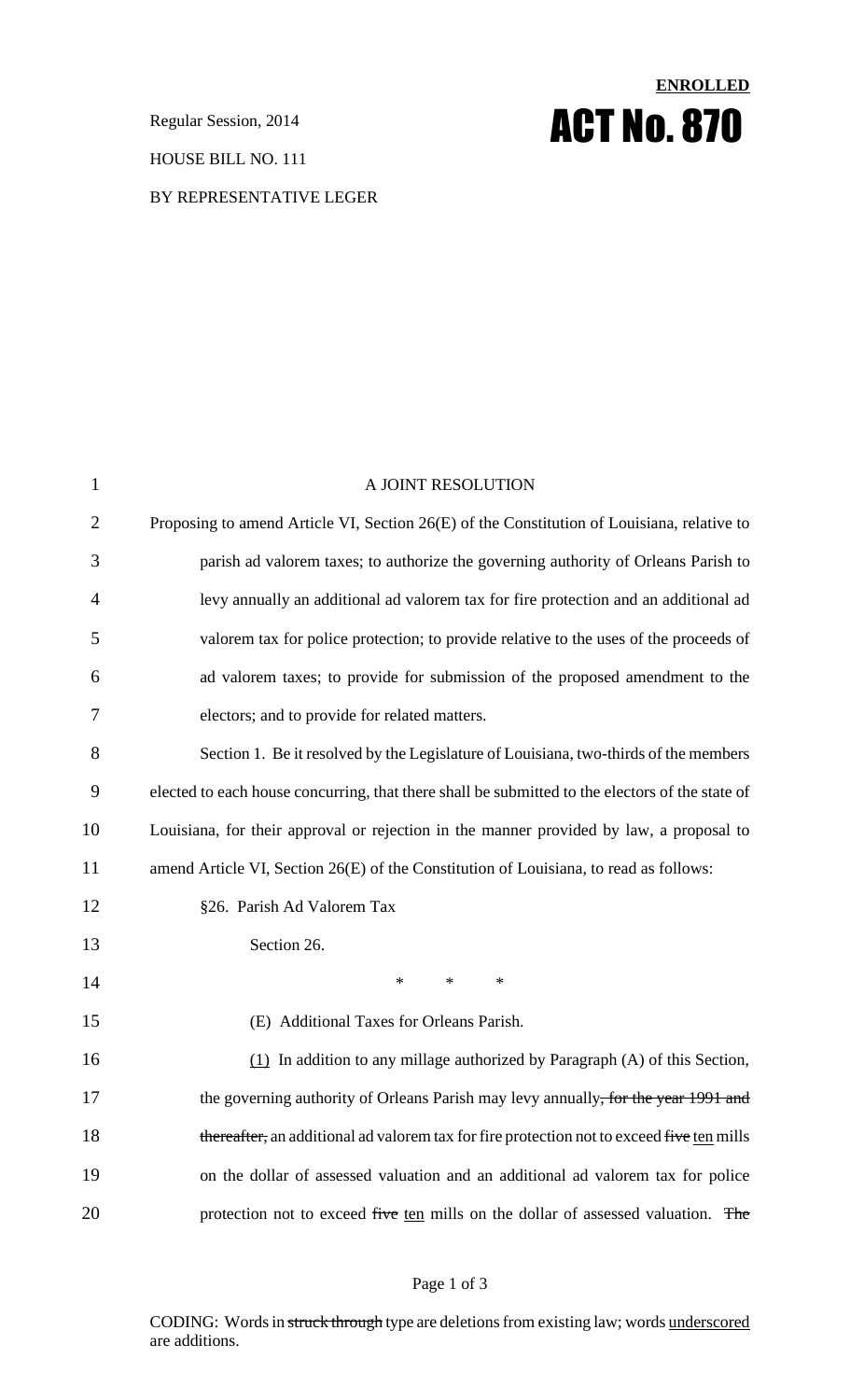| $\mathbf{1}$   | millage rates for such additional ad valorem taxes may not be increased.                      |
|----------------|-----------------------------------------------------------------------------------------------|
| $\overline{2}$ | Notwithstanding the provisions of Article VII, Section 20(A), the homestead                   |
| 3              | exemption shall not extend to such additional ad valorem taxes. Provided, however,            |
| $\overline{4}$ | that the The additional revenues generated by these fire and police millages shall not        |
| 5              | displace, replace, or supplant funding by the city of New Orleans for fire and police         |
| 6              | protection for calendar year 1990 2013 nor shall the level of funding for such                |
| 7              | purposes by the city for that calendar year be decreased below such level in any              |
| 8              | subsequent calendar year hereafter. Furthermore, the revenues generated by these              |
| 9              | fire and police millages shall be used solely for fire and police protection services         |
| 10             | that directly contribute to the safety of the residents of Orleans Parish. In the event       |
| 11             | of either of the above, the authorization for such fire and police millages herein shall      |
| 12             | be null, void, and of no effect. This provision shall mean that no appropriation for          |
| 13             | any calendar year from such additional revenues shall be made for any purpose for             |
| 14             | which a city appropriation was made in the previous year unless the total                     |
| 15             | appropriations for that calendar year from the city for such purpose exceed city              |
| 16             | appropriations for the previous year. This provision shall in no way limit city               |
| 17             | appropriations in excess of the minimum amounts herein established.                           |
| 18             | Any additional ad valorem tax authorized by the amendment of<br>(2)                           |
| 19             | Subparagraph (1) of this Paragraph as approved by the voters in 2014 shall be levied          |
| 20             | only if approved by a majority of the electors of Orleans Parish who vote on a                |
| 21             | proposition authorizing the additional tax at an election held for that purpose.              |
| 22             | Section 2. Be it further resolved that this proposed amendment shall be submitted             |
| 23             | to the electors of the state of Louisiana at the statewide election to be held on November 4, |
|                |                                                                                               |

2014.

 Section 3. Be it further resolved that on the official ballot to be used at the election, there shall be printed a proposition, upon which the electors of the state shall be permitted to vote YES or NO, to amend the Constitution of Louisiana, which proposition shall read as follows:

 Do you support an amendment to authorize the governing authority of Orleans Parish to increase the annual millage rate levied for fire and police

#### Page 2 of 3

CODING: Words in struck through type are deletions from existing law; words underscored are additions.